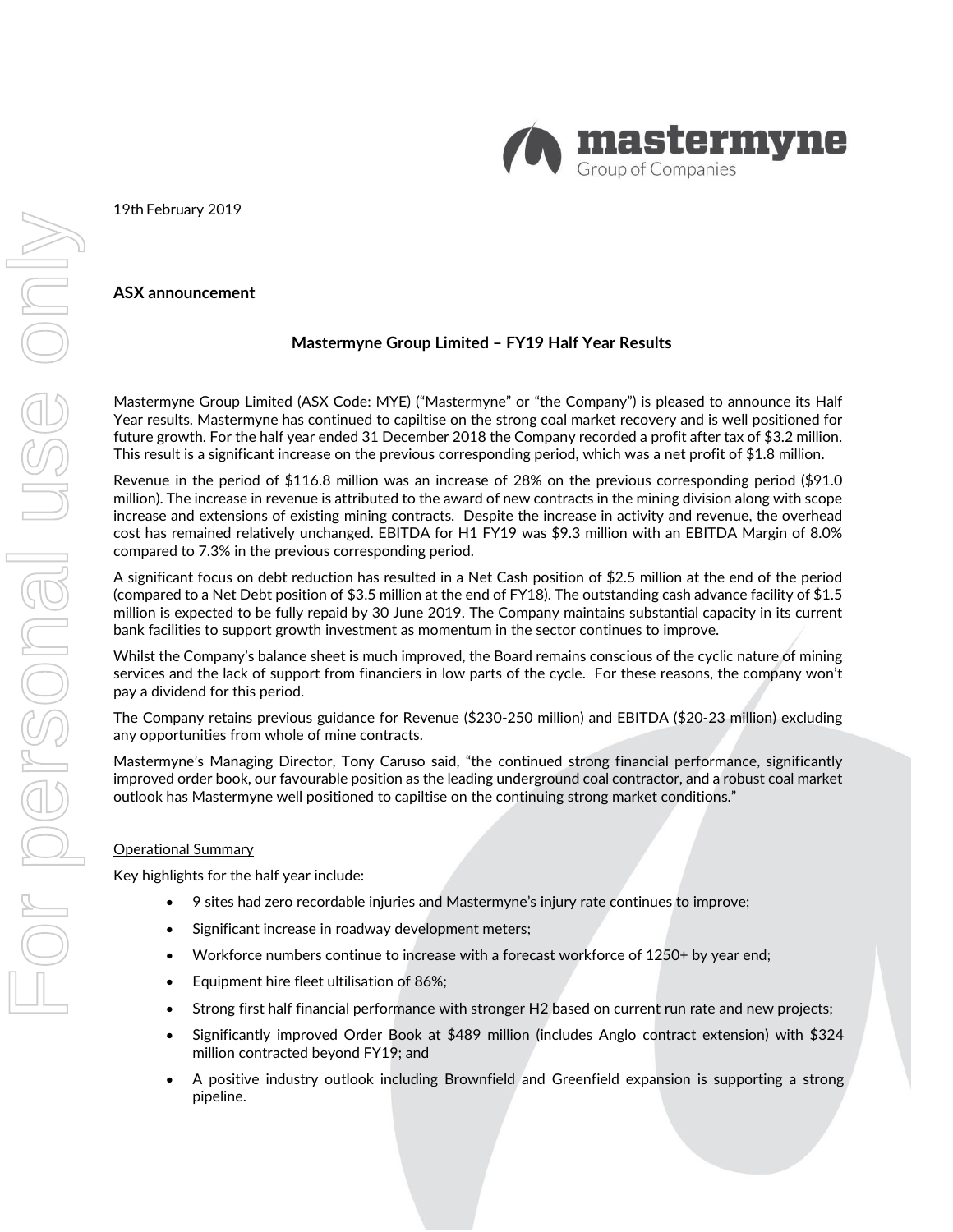The Company is very pleased with the safety outcomes achieved across all the projects with nine stand out sites that worked the entire period without a recordable injury. The Company also boasts six projects that have achieved over twelve months without a recordable injury. The relentless focus on building a self‐supporting safety culture underpins the strong result, and the Company continues to challenge the safety management paradigm with pleasing results. Lagging safety performance continues its overall downward trend with the Total Recordable Injury Frequency Rate of 7.7 remaining below the last published industry average.

During the period Mastermyne has operated a record seven development units. The total output of these units was also a record for Mastermyne since its inception. This, and the general strength of the market has delivered growth in the workforce and increased man hours across all projects. These results are being driven by a buoyant coal sector which continues to deliver record levels of coal production for the export market. These high production levels will continue to support strong demand for mining services, and in turn underpin continued growth for the Company.

Whilst up compared to H1 FY18, revenue and margins were affected by the suspension of the North Goonyella contract and difficult mining conditions incurred on the Narrabri and Wambo unit rate development contracts. Both the Narrabri and Wambo contracts will see improved margins in the second half as these contracts were renegotiated with better terms insulating the Company from the full impact of poor mining conditions.

The Company has maintained its strong focus on a low overhead base with only minimal escalation to support the increased activities. Subsequently, overheads have materially decreased as a percentage of revenue, resulting in improved EBITDA margins. Overheads will remain largely unchanged in H2 FY19 and are expected to continue to decrease as a percentage of overall revenue.

Over the past six months the majority of the equipment fleet has been hired out and where the opportunity has presented, improved hire rates have been secured. Capital investment of \$3.7 million was expended to overhaul the Company's mining equipment for hire into new contracts. As a result, the group's equipment utilisation rate improved to 86%, and has been a strong contributor to the improvement in the EBITDA margin. With the ongoing demand for mining equipment the Company has taken the opportunity to acquire additional equipment which has also been placed on hire. Whilst the demand for equipment remains strong there has been no material change in the availability of equipment or the introduction of new equipment and the company continues to leverage the fleet to secure further work and stronger pricing.

The Mining division has underpinned the strong first half performance with revenue of \$100.5 million, representing a growth of 30% from H1 FY18. The division has successfully secured contract extensions on several projects which underpin the significant improvement in the order book. Contract extensions were secured at Wambo (2 additional years), at Integra, where purchase order work was converted to contract work for a 2 year period with 2 x 1 year options, and lastly at Appin, where the option period was triggered for another 12 months. Negotiations on extension of the Anglo Moranbah Regional Umbrella Contract are well progressed. Given the value of the three year contract (plus options), it is expected to take most of the second half to finalise approval. The relationship with Anglo remains very positive and the Company remains confident this contract extension will complete.

The Mastertec division delivered improved financial results with revenue up 18% on H1 FY18 to \$16.3 million and a significantly improved EBITDA contribution compared to a loss in previous results. The consolidation back to core business in scaffolding and protective coating services has resulted in improvements across all aspects of the division. The Company has maintained its strict focus on operational flexibility enabling it to move quickly to increase and decrease costs as work necessitates. Margins should remain strong in the second half and will improve further where the Company can increase revenues and leverage the fixed overhead costs.

## **Outlook**

The outlook for Mastermyne remains very positive underpinned by a buoyant coal sector. The Company will continue to focus on growth through the depth and quality of the order book and the significant pipeline in both the contracting area and the whole of mine projects. The Order Book currently stands at \$489 million (includes Anglo contract extension) with \$115 million to be delivered in the second half, (excludes purchase order and recurring revenue that tracks at approximately \$30 million per annum). In the outer years, revenue of \$166 million for FY20 and \$208 million beyond FY20, exclusively with Tier 1 mining clients, provides a very strong platform for growth.

Second half activities will be dominated by recruitment and resourcing of new projects and will require a continued focus on project execution to unlock the margin upside still within the current projects. Equipment will continue to be on‐boarded as new projects are mobilised and the Company will remain focused on maximising utilisation as this occurs. Any capital expenditure will continue to be aligned with contract terms ensuring satisfactory returns.